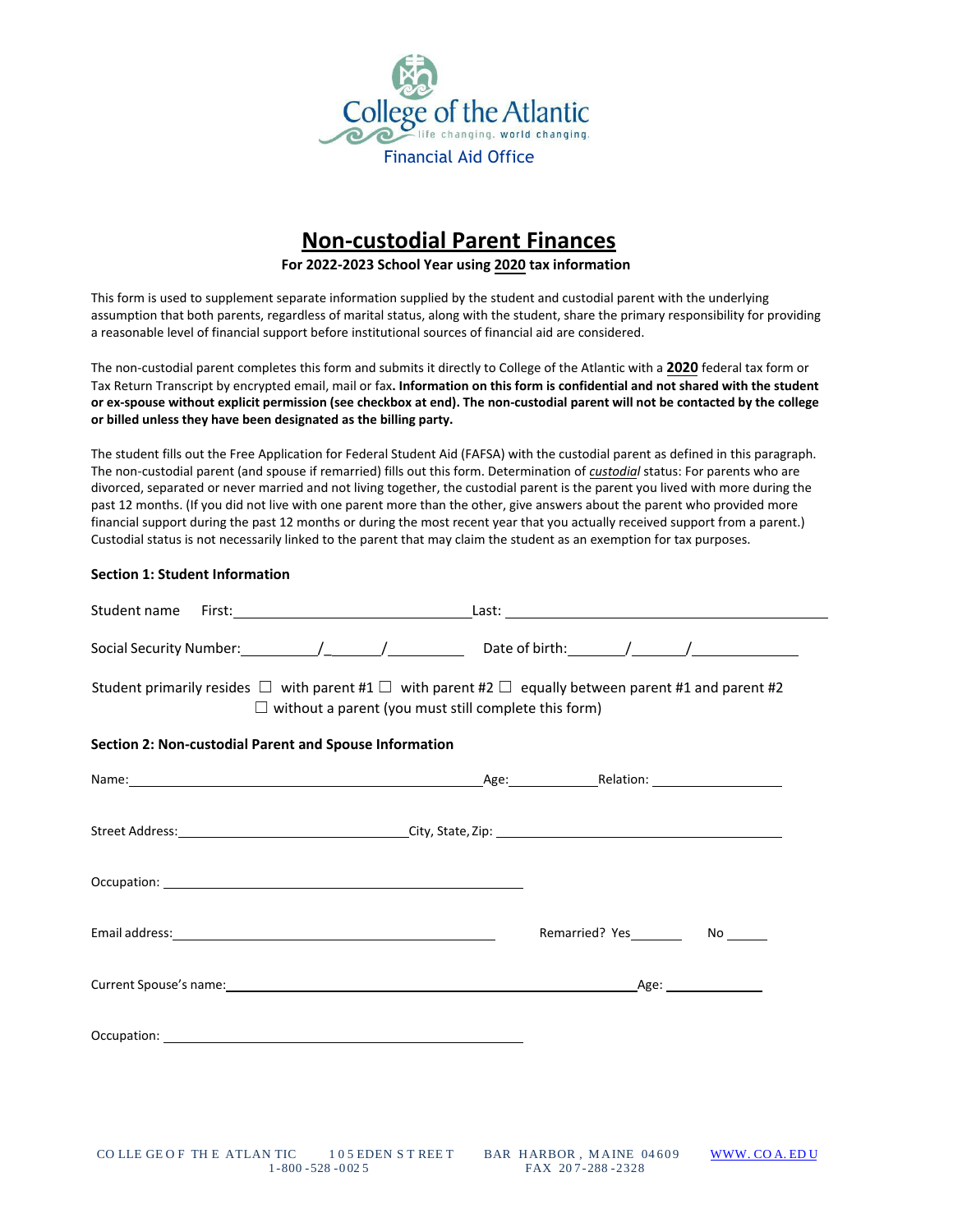## **Section 3: Household Information**

List household family members – include those living in your house or otherwise away at school.

| <b>Full Name</b> | Age | Relationship to student | Name of College or University<br>(if at least 1/2 time during 2022-2023) | Year in<br>school | Parent<br>contribution | Claimed on<br>parent<br>taxes? |    |
|------------------|-----|-------------------------|--------------------------------------------------------------------------|-------------------|------------------------|--------------------------------|----|
|                  |     |                         |                                                                          |                   |                        | Yes                            | No |
|                  |     | Student                 | College of the Atlantic                                                  |                   |                        |                                |    |
|                  |     |                         |                                                                          |                   |                        |                                |    |
|                  |     |                         |                                                                          |                   |                        |                                |    |
|                  |     |                         |                                                                          |                   |                        |                                |    |
|                  |     |                         |                                                                          |                   |                        |                                |    |
|                  |     |                         |                                                                          |                   |                        |                                |    |
|                  |     |                         |                                                                          |                   |                        |                                |    |

# **Section 4: Financial Information** – please attach a copy of your 2020 federal taxes or 2020 Tax Return Transcript

### **A. Income**

| Wages, salaries, tips                                                                                                  | the control of the control of the control of the control of the control of the control of |                                                                                                                  |  |
|------------------------------------------------------------------------------------------------------------------------|-------------------------------------------------------------------------------------------|------------------------------------------------------------------------------------------------------------------|--|
| Income earned by non-custodial parent                                                                                  |                                                                                           | and the control of the control of the control of the control of the control of the control of the control of the |  |
|                                                                                                                        |                                                                                           |                                                                                                                  |  |
|                                                                                                                        |                                                                                           |                                                                                                                  |  |
| Adjusted Gross Income (AGI)                                                                                            |                                                                                           |                                                                                                                  |  |
| Tax paid (don't confuse with taxes withheld) ___________________________________                                       |                                                                                           |                                                                                                                  |  |
| Untaxed benefits, income and credits for 2020                                                                          |                                                                                           |                                                                                                                  |  |
| a) Untaxed Social Security benefits                                                                                    |                                                                                           |                                                                                                                  |  |
| b) Payments to tax-deferred pensions and savingsplans                                                                  |                                                                                           |                                                                                                                  |  |
| c) Deductible amounts for IRA, SEP, SIMPLE or Keough                                                                   |                                                                                           |                                                                                                                  |  |
| d) Child support received for all children                                                                             |                                                                                           |                                                                                                                  |  |
| e) Education credits                                                                                                   |                                                                                           |                                                                                                                  |  |
| f) Earned Income Credit                                                                                                |                                                                                           |                                                                                                                  |  |
| g) Additional child tax credit                                                                                         |                                                                                           |                                                                                                                  |  |
|                                                                                                                        |                                                                                           |                                                                                                                  |  |
| <b>B. Assets</b> (as of today)                                                                                         |                                                                                           |                                                                                                                  |  |
|                                                                                                                        |                                                                                           |                                                                                                                  |  |
| c) Home* purchase price___________________; current market value________________; unpaid principal _________________   |                                                                                           |                                                                                                                  |  |
| d) Other real estate: purchase price ________________; current market value ______________; unpaid principal _________ |                                                                                           |                                                                                                                  |  |